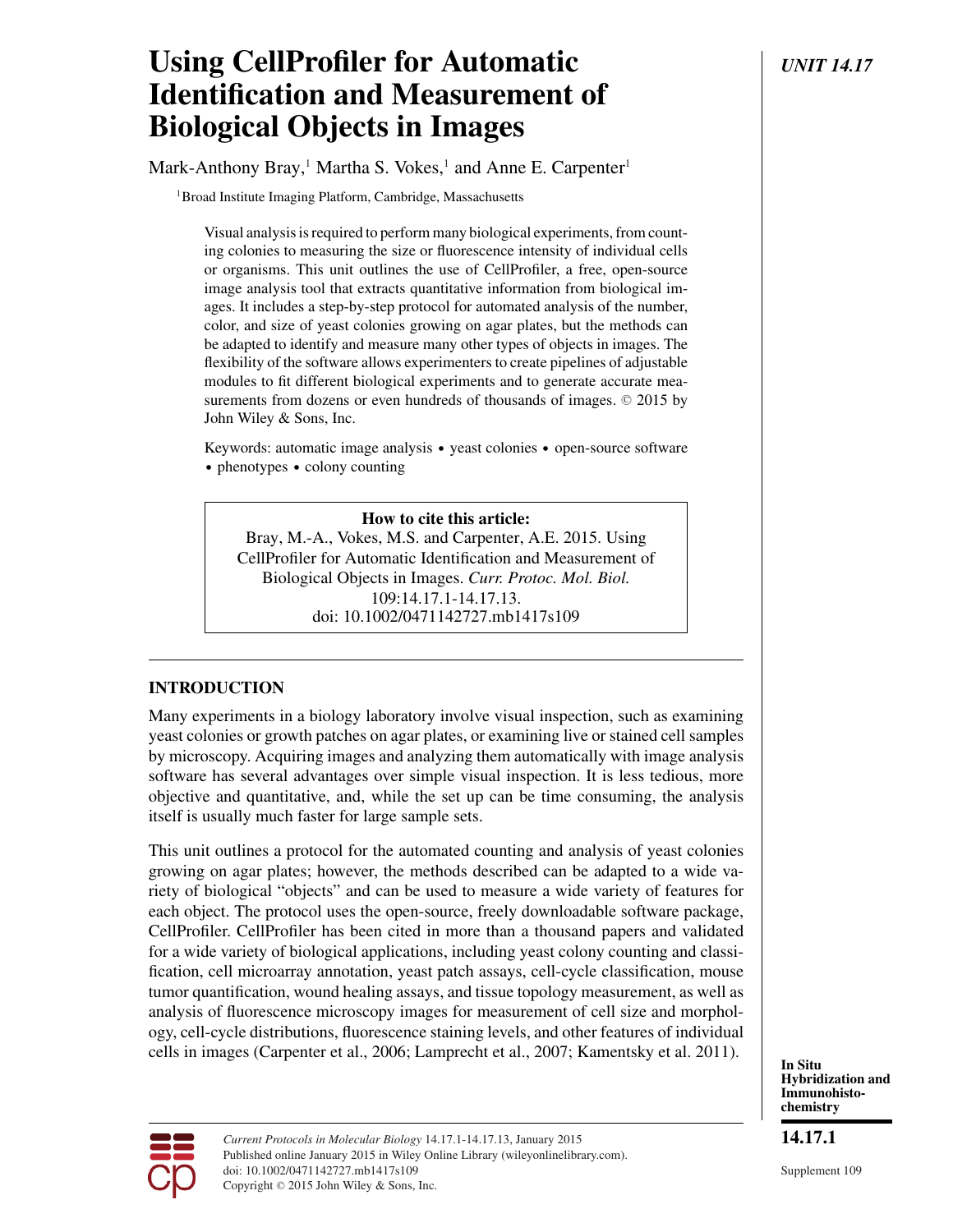*BASIC PROTOCOL*

# **SETTING UP AND USING CellProfiler**

The protocol begins with instructions for downloading the CellProfiler program and an example "pipeline" file. The workflow of the pipeline is depicted in Figure 14.17.1. The pipeline is then adjusted so that it can analyze your own images. Tens of thousands of images can be routinely analyzed per experiment. In this example, CellProfiler is used to identify and count yeast colonies on each plate, and to measure each colony's size, shape, texture, and color. Lastly, instructions are given for analyzing the numerical results within CellProfiler using its built-in data tools, or by exporting the data in a comma-delimited text file for use in a spreadsheet program such as Microsoft Excel or more sophisticated analysis programs such as R (R Development Core Team, 2014).

*NOTE:* In addition to CellProfiler's main "Help" menu, there are many "?" buttons within the software containing more information about how to use CellProfiler. For example, clicking the "?" button below the pipeline panel will show information about the selected module within the pipeline. Additionally, the CellProfiler user manual is available in PDF format (*<http://www.cellprofiler.org/manuals.shtml>*), and a user forum is available for posting and reading questions and answers about how to use the software (*<http://www.cellprofiler.org/forum>*).

*NOTE:* There are several options available as preferences for modifying the appearance of the main CellProfiler window. To change your preferences, click on *File* > *Preferences* from the main menu bar.

# *Materials*

Images of yeast plates to be processed

- Computer with at least 2 GB of RAM and preferably containing multiple processors Decompression software (e.g., WinZip, Stuffit) for unpacking compressed files, if not already included in your operating system
- CellProfiler software (see step 1; this protocol was written for CellProfiler version 2.1.0)

Example images and corresponding CellProfiler pipeline (see step 4)

*NOTE:* Images can be taken with a flatbed scanner or digital camera (Dahle et al., 2004; Memarian et al., 2007); see Critical Parameters for guidance. The images can be located within subfolders and need not be in a particular order or follow a particular naming convention. While this example only analyzes one image, it is possible to analyze hundreds of images on a single computer, or hundreds of thousands of images using a computing cluster (see Alternate Protocol). More than 100 file formats are currently readable by CellProfiler, including BMP, GIF, JPG, PNG, TIF, DIB, LSM, and FLEX. See Critical Parameters for more information about acquiring images and image file types.

*NOTE:* A 64-bit operating system is strongly recommended. CellProfiler is available for Macintosh, Windows, and Unix/Linux. A complete list of compatible operating systems can be found at *<http://www.cellprofiler.org/download.shtml>*. The example image pipeline demonstrated here will be processed in  $\sim$  1 min per image on a single computer with a 2.9 GHz processor and 4 GB RAM. CellProfiler is optimized to take advantage of multiple computing processors on a single computer, but large image sets (greater than -500 images) will likely require a computing cluster (see Alternate Protocol).

# *Download and install CellProfiler software*

1. Decide whether to use the compiled version or the developer's version.

*Most experimenters will use the installation package (i.e., compiled) suitable for their computing platform (Macintosh, Windows, or Unix/Linux). This version is simple to*

**CellProfiler to Identify Biological Objects in Images**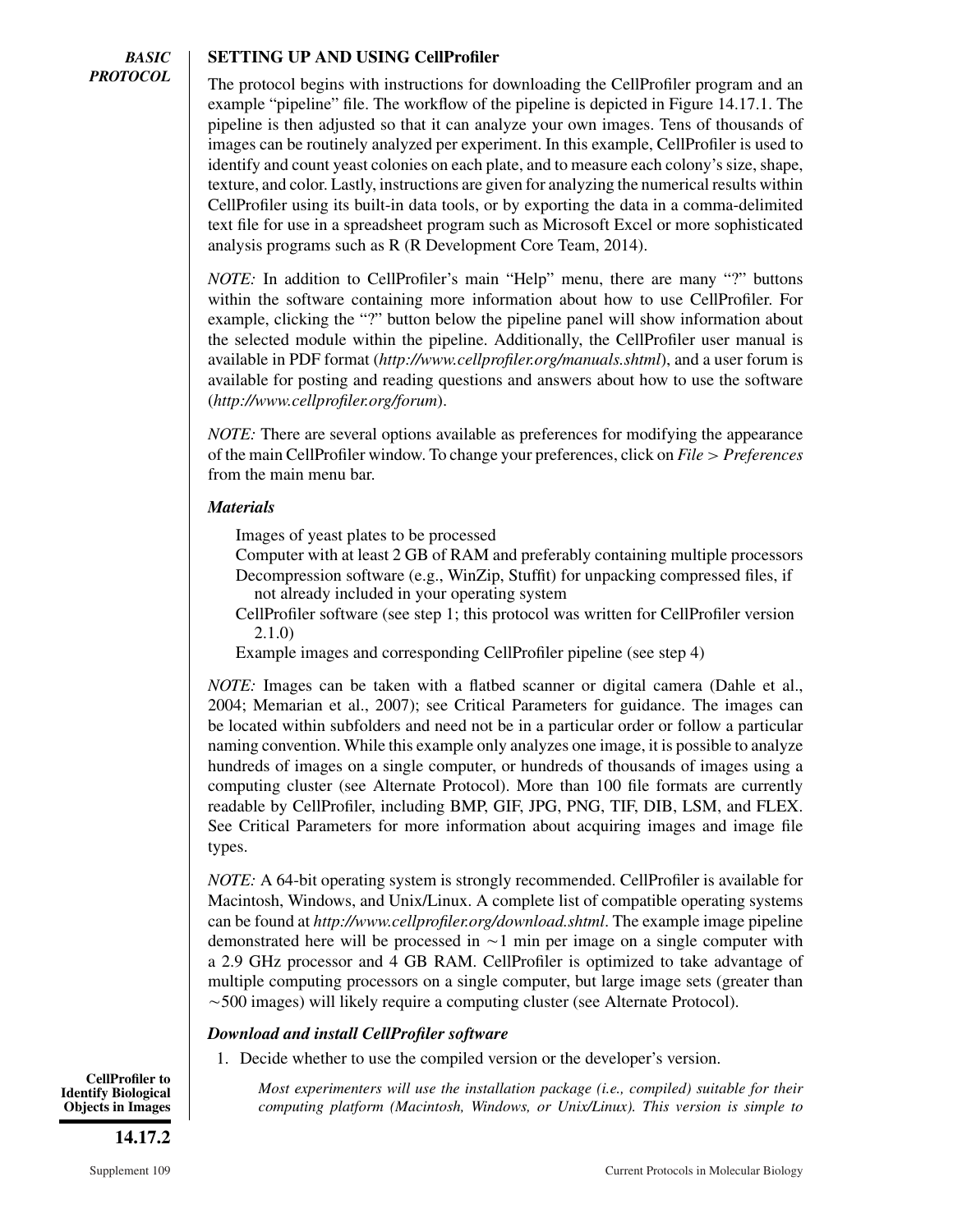

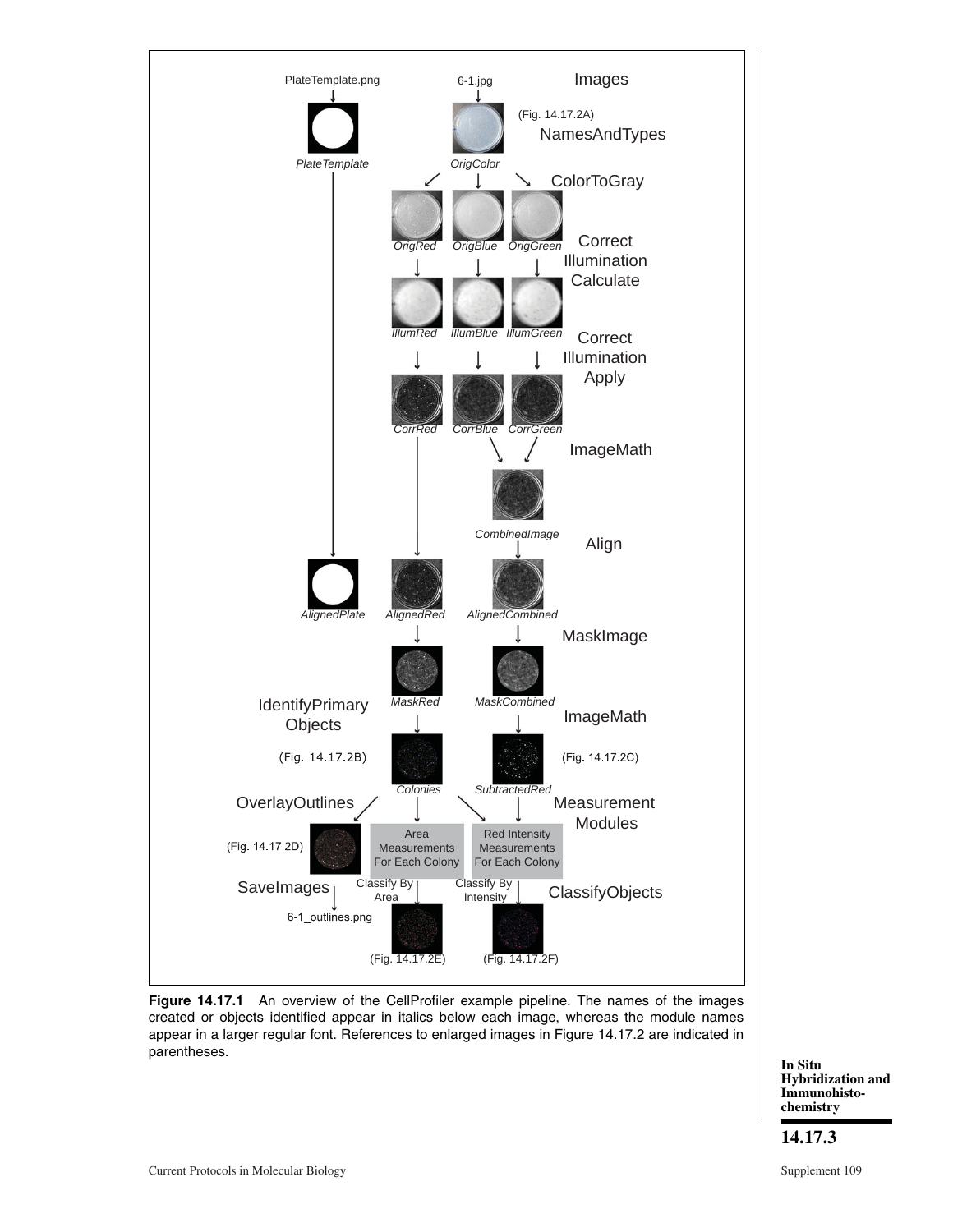*install and is free for use (GPLv2 license). However, researchers or programmers wishing to implement their own image analysis algorithms should download the developer's version, available as Python source code hosted at [https://](http://https://github.com/CellProfiler/CellProfiler) [github.com/CellProfiler/CellProfiler.](http://https://github.com/CellProfiler/CellProfiler) The developer's version is also free and open source (GPLv2 license), but does require the installation of additional software libraries; detailed instructions are provided at [https://github.com/CellProfiler/CellProfiler/wiki.](http://https://github.com/CellProfiler/CellProfiler/wiki)*

2. Download the chosen version of the software from *[http://www.cellprofiler.org/](http://www.cellprofiler.org/download.shtml) [download.shtml](http://www.cellprofiler.org/download.shtml)*.

*CellProfiler downloads in* <*1 min with a 1 Gbps internet connection.*

3. Follow installation instructions from the web page to install CellProfiler. If you encounter difficulties on this step, consult the installation instructions (*<http://www.cellprofiler.org/install.shtml>*), or visit the online forum (*<http://www.cellprofiler.org/forum>*) to see if the problem has been encountered and solved before.

# *Download example pipeline and run on example images*

4. Download example pipeline and images called "Yeast colony classification" from *<http://www.cellprofiler.org/examples.shtml>*; the downloaded file is called "ExampleYeastColonies\_BT\_Images.zip". After downloading the ZIP file, decompress the file contents, which will yield a single folder "ExampleYeastColonies\_BT\_Images" containing the pipeline and images.

*If decompression of the downloaded file does not occur automatically, the file should be unzipped manually by double-clicking it, which should launch the decompression software. The file contents should be unzipped to a location on your computer or otherwise accessible from your computer.*

5. Double-click on the pipeline file "ExampleYeastColonies\_BT.cppipe" in the unzipped folder to start CellProfiler and load the pipeline.

*When the example pipeline is loaded, a dialog box appears with further instructions. If the pipeline is later saved, this box will not appear when the pipeline is loaded again.*

6. Follow instructions in the dialog box to provide example images to analyze using the Images module in CellProfiler.

*Setting this module tells CellProfiler the location of the images to analyze. Click on the Images module (if not already selected), which is the first module listed in the "Input modules" panel near the top left of the main CellProfiler window. You will then see the File list panel in the module settings panel on the right, which is indicated with the text "Drop files and folders here". Using your computer's file browser, drag-and-drop the example image folder into the File list panel.*

7. Run the example pipeline by pressing the "Analyze Images" button.

*This step demonstrates how image processing typically proceeds. You can find more details on performing an analysis run in CellProfiler by following the instructions found in Help* > *Running Your Pipeline, accessible from the main menu bar.*

*You will note that a display window opens for each module in the pipeline, showing the module results. The user can toggle whether the windows are shown or hidden by clicking the eye-shaped icon in the pipeline; this is a useful step during the testing phase when you no longer need to see the display for modules that you have already optimized. Under normal circumstances, you will be processing more than one image, and the module windows will refresh upon completing the analysis of each image.*

*See Help* > *Troubleshooting Memory and Speed Issues if you obtain an "Out of memory"*

**cellProfiler to**<br>**error.** *error.* **Identify Biological Objects in Images**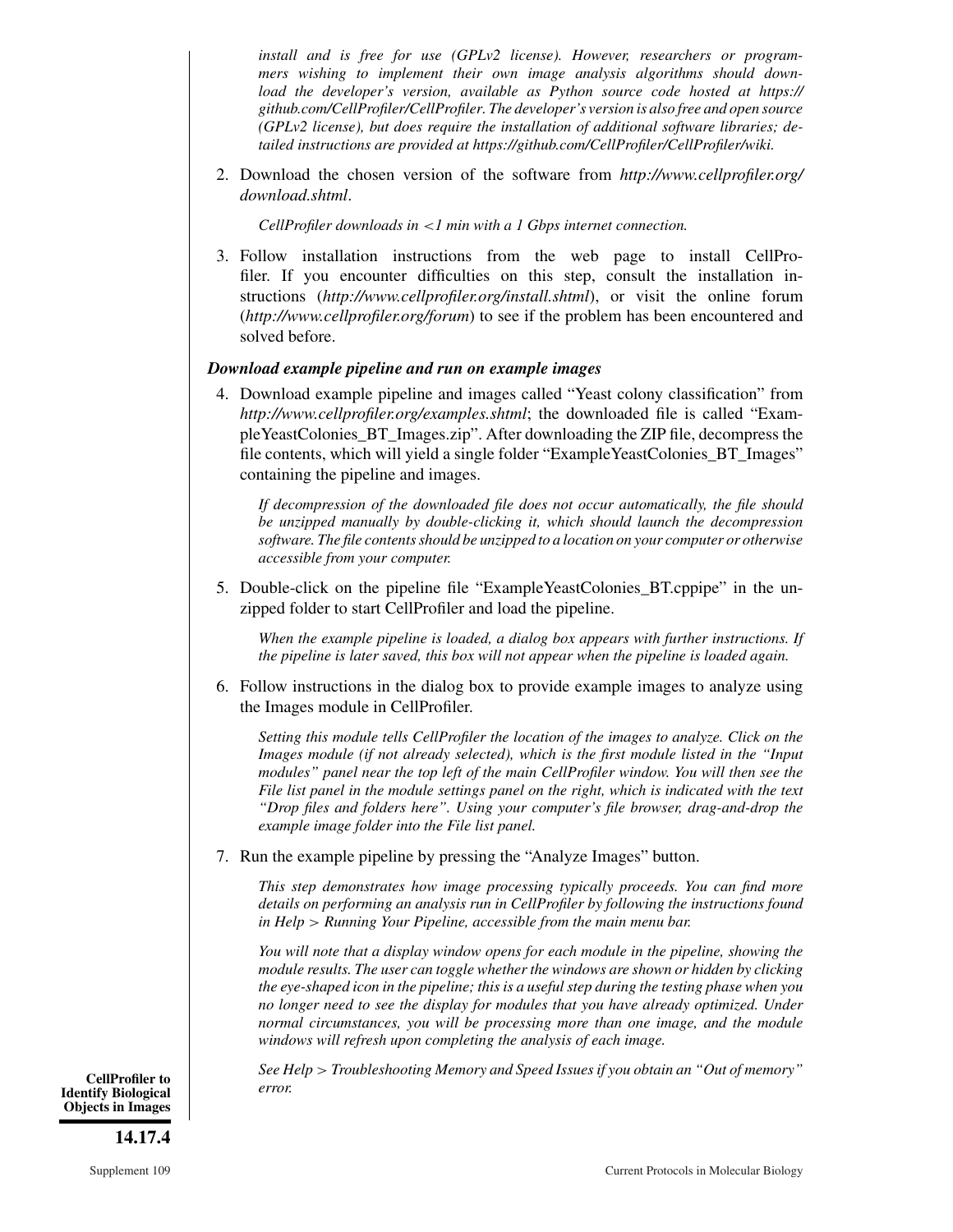## *Select a sampling of images for testing*

8. Using your computer's file browser, create a test image folder and copy several test images into it.

*These images will be used to optimize the module settings in your pipeline. To preview your settings thoroughly and ensure accurate results from your entire experiment, be sure to select a variety of images from the entire collection of images. For example, choose one or two images from the beginning, middle, and end of the experimental run, rather than choosing images that were collected near each other. Alternately, choose samples of positive and negative control images in order to span the range of visible characteristics.*

- 9. Using your computer's file browser interface, create a test output folder.
- 10. In CellProfiler, set Default Output Folder by pressing the "View output settings" button and in the resulting module settings panel, point the "Default Output Folder" setting to the test output folder you created.

# *Adjust example pipeline for test images*

11. Adjust the plate template image for your particular test images (if needed).

*This pipeline is flexible regarding the placement of each plate within the image, in that specific modules allow for CellProfiler to find the plate anywhere within the image, even if the position of the plate within the image varies from sample to sample. This is accomplished by using a single template image, "PlateTemplate.png", to represent the image region corresponding to the interior of the plastic plate.*

*The template image will be used later in the pipeline to remove the edges and exterior region of the plastic plate, operating on the assumption that the plates are the same size from image to image. If your test plates are not the same size as those in the example images, you will need to create your own plate template. To do this, use Adobe Photoshop (or an alternative image modification program) to modify and save one of your images to use as a template, making the center of the plate pure white, and the surrounding background pure black. Alternatively, resize the PlateTemplate.png image in Photoshop or in CellProfiler (using a pipeline consisting of the analysis modules Resize and SaveImages).*

12. Select the desired images using the Images module (see Fig. 14.17.1).

*Setting this module tells CellProfiler where to retrieve images. Click on the Images module (if not already selected), which is the first module listed in the "Input modules" panel, to display the File list panel on the right. If files are already listed in the File list panel, you can clear this list by right-clicking in the panel and selecting "Clear File list" from the menu that appears. The panel will then display the text "Drop files and folders here". Using your computer's file browser, drag-and-drop the test images into the File list panel.*

*You can drag-and-drop as many or as few images as you want to test, and you can drag-and-drop individual image files or entire folders of images. The images need not be named or organized in a particular way in order to use CellProfiler.*

## 13. Describe the yeast plate images using the NamesAndTypes module.

*This module is used to assign a user-defined name to particular images or channels, and define their relationship to one another.*

*When analyzing images of yeast plates, or other samples in which there is only one image per plate, all that is needed is to change the rule criteria setting to look for text that all of the images have in common (e.g., a file extension such as .tif). The current example pipeline looks for an exact match between "6-1.jpg" and the file listing you provided in the Images module. If the image file names do not have precise text in common, the "Contain regular expressions" operation in the rule criteria might be useful.*

**In Situ Hybridization and Immunohistochemistry**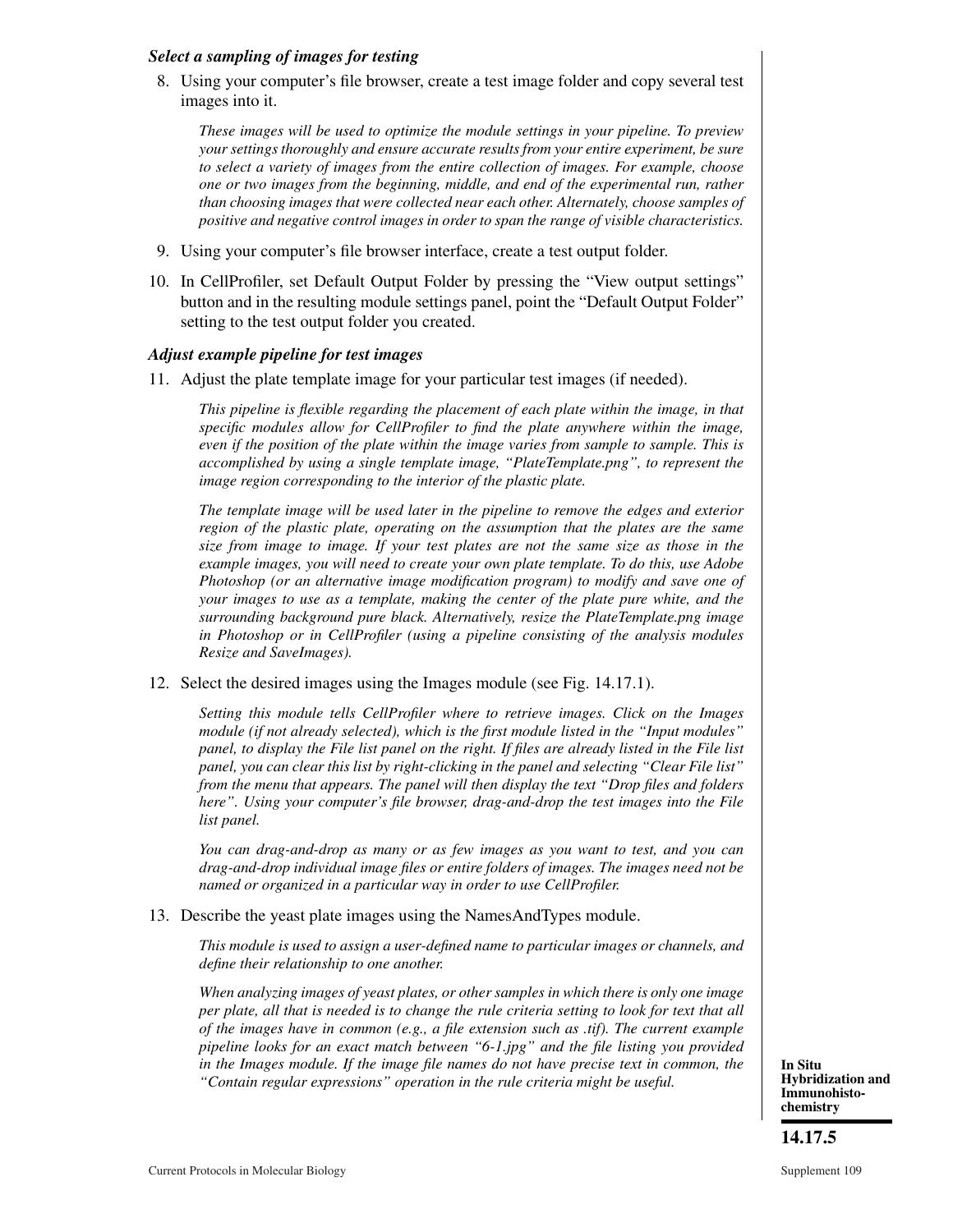*When there are pairs of images from the same plate (for example, one brightfield and one fluorescence image of the same biological sample), the typical method to denote the image types is to indicate the particular piece of text in the file name that is unique to that image type. For example, if all of the light images contain "LT" and all of the fluorescence images contain "FL" in the file names, you can create one rule criteria to match files that contain "LT" in the filename, and another to match "FL"; assuming that the same number of images exist for each type, these two channels will be automatically paired up. Any number of channels can be analyzed; for example, multiple brightfield and fluorescence images. See the help for the NamesAndTypes module for more information.*

14. Specify template image using NamesAndTypes module.

*The example pipeline is configured to use a single binary (black/white) plate template image to align a single yeast plate image. Ideally for an analysis run, a single template image (from step 11) will be used to align multiple yeast plate images. To configure the pipeline to do this, remove the current PlateTemplate setting by clicking the "Remove this image" button under it, then click the "Add a single image" button. Click the "Browse" button to show a listing of the current image files, and select the plate template image you used or modified from step 11. Assign this image the name "PlateTemplate" to maintain consistency with the rest of the pipeline.*

15. Set image type to "Binary image", that is, black-and-white.

*Even if your original template image is saved as grayscale instead, this setting will convert it into the proper binary type by rendering any non-zero pixels as white. Split images using the ColorToGray module.*

*ColorToGray splits the original color images of yeast plates into three separate images: red, blue, and green. Each of these images is then converted to an image with varying grayscale intensities. The images are used for separate purposes later in the pipeline. For example, the red channel is used to identify all colonies (white and red) in the example pipeline. A different channel or combination of channels might be better suited to your own images. This can be decided by running the pipeline (pressing the Analyze Images button) and examining the output from the ColorToGray module. Your decision can be based on a visual inspection of which image channel (red, blue, or green) shows the best contrast for all colonies as compared to background, or you can check the contrast in each channel numerically by hovering the mouse over each channel in the display window to show the pixel intensity in the bottom-right of the window. Note, if the original images are collected in grayscale rather than color, you will not need to use the ColorToGray module. Simply delete this module from your pipeline, change the image type for OrigColor from "Color image" to "Grayscale image" in NamesAndTypes, and adjust the downstream image names to allow the NamesAndTypes module to directly feed to the next module.*

16. Calculate corrections for uneven illumination using the CorrectIlluminationCalculate module.

*Because most images are taken with uneven lighting across the image (or uneven thickness of the agar, resulting in a similar effect), it is important to correct the images prior to further processing. Three CorrectIlluminationCalculate modules are used, one for each channel of the original image (red, green, and blue). The goal is to produce an image (called the "illumination correction function") for each channel that represents smooth shading across the plate; this image will be subtracted from the image in the next step.*

*There are several options for calculating the illumination correction function. The "Background" option calculates the illumination correction function across each color channel while ignoring the colonies, so that background can be subtracted in the next step. The background option finds the minimum pixel intensities across the image within blocks of a given block size.*

*Depending on the image, it may be necessary to adjust the block size before calculating the optimal illumination correction function; the block size should be slightly larger than the diameter of the largest colony expected in the experiment. Note also that within*

**CellProfiler to Identify Biological Objects in Images**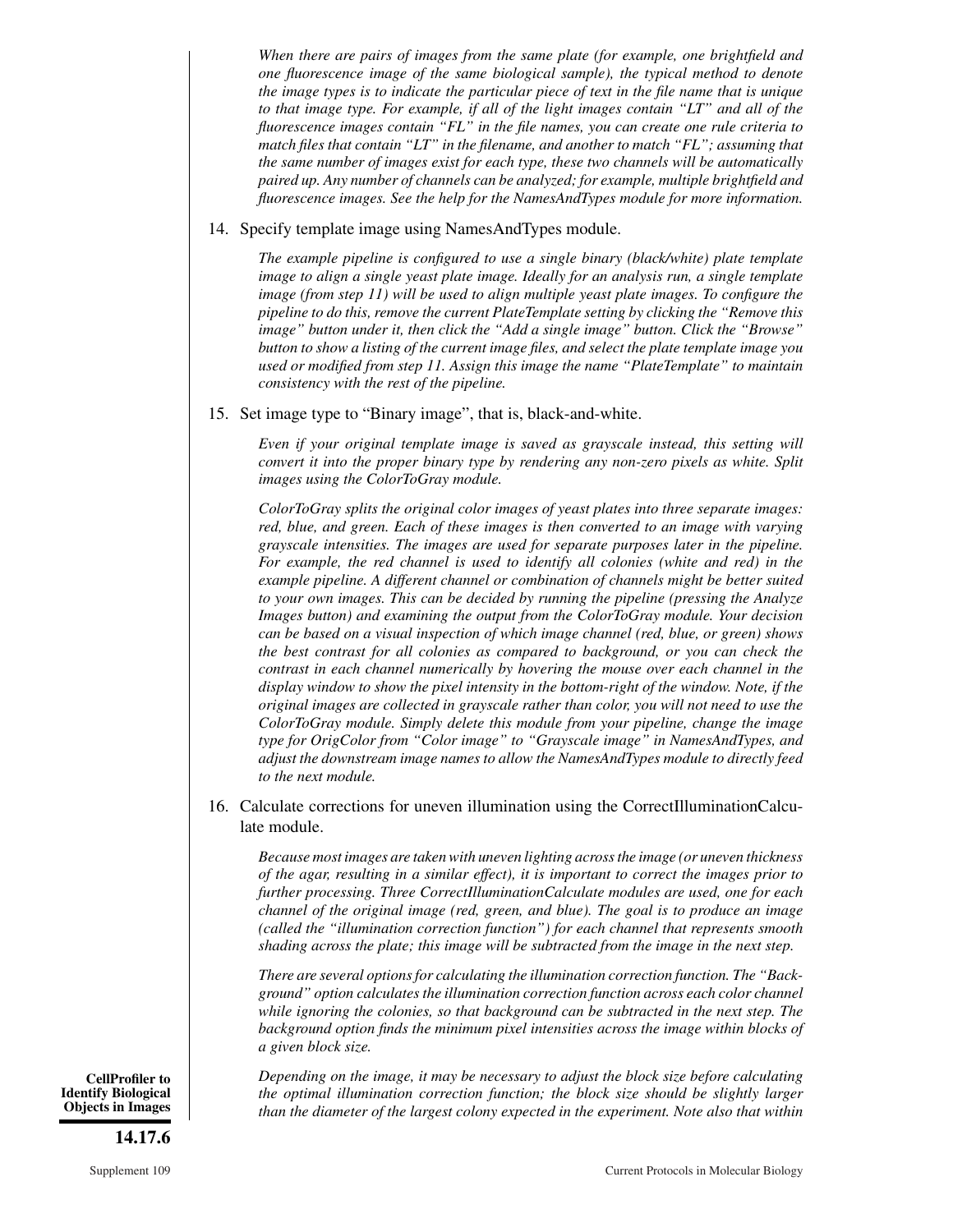*this module, a smoothing function is applied so that the illumination correction function resembles the uneven illumination pattern present in the image. The smoothing size is set automatically and displayed in the figure window. You can adjust this setting if the smoothing size does not seem appropriate upon visual inspection. The smoothing should be set high enough so that individual colonies are no longer visible in the illumination correction function. Once this decision is made for the setting, it will apply to all images analyzed in the set.*

*The uneven illumination pattern is likely to change when images are acquired on different days, under different conditions, or when the thickness of the agar plate varies. Therefore, for yeast plates, it is usually appropriate to use the "Each" option so that the illumination correction function is calculated for each individual plate. The "All" option should only be used if the entire set of images is well aligned and shows the identical shading pattern. Refer to Critical Parameters for further information.*

17. Apply the illumination correction function using CorrectIlluminationApply.

*This module applies the illumination correction functions, thus normalizing the red, green, and blue channels. The option to "Divide" or "Subtract" depends on the method used in the CorrectIlluminationCalculate module. When the "Background" option is used in the CorrectIlluminationCalculate module, "Subtract" is used in the CorrectIlluminationApply module as described in the module help. The resulting illumination-corrected images should no longer show an uneven illumination pattern across the background of the plate: they will have a darker background, with the colonies nicely visible.*

18. Combine the corrected blue and green images into one image using the ImageMath module.

*This module is used to add the pixel intensities from the two images together to produce a new combined image. This image will be used later in the pipeline so that the blue and green contributions to the red channel can be subtracted in the ImageMath module. This is needed for measuring the "redness" of each colony.*

19. Align PlateTemplate within the plate images using the Align module.

*The Align module allows the interior of the plate to be found in an image, even if there is experimental variation in the plate placement.*

20. Mask the images using the MaskImage module.

*The term "masking" refers to using a binary (i.e., black-and-white) image to define which pixels in another image to keep and which to ignore. In each of the MaskImage modules in this example, the "AlignedPlate" image is used to mask the plate edges from each of the plate images, thereby effectively removing them from consideration. This prevents erroneous detection of colonies outside the plate and at the plate rim.*

21. Subtract the MaskedCombined image from the MaskedRedPlate image using another ImageMath module to create an image called "SubtractedRed" (Fig. 14.17.2C).

*The resulting image accurately displays the "redness" of each colony. This is because white colonies have high pixel intensity values in all three channels (red, green, and blue), but red colonies have high pixel intensity values in the red channel only.*

22. Use the IdentifyPrimaryObjects module to identify all yeast colonies (white and red) within the plate (Fig. 14.17.2B). Use the red channel image, since both red and white colonies are bright in this image. Adjust minimum and maximum diameter (in pixel units) depending on expected colony size in your own images.

*It may also be necessary to adjust the maximum suppression neighborhood, which controls the distance allowed between the centers of the colonies, and is important for determining whether an object is an individual colony or a clump of colonies.*

*CellProfiler is usually capable of separating clumped colonies provided the IdentifyPrimaryObjects settings are appropriate for your images. In some cases, (such as in the*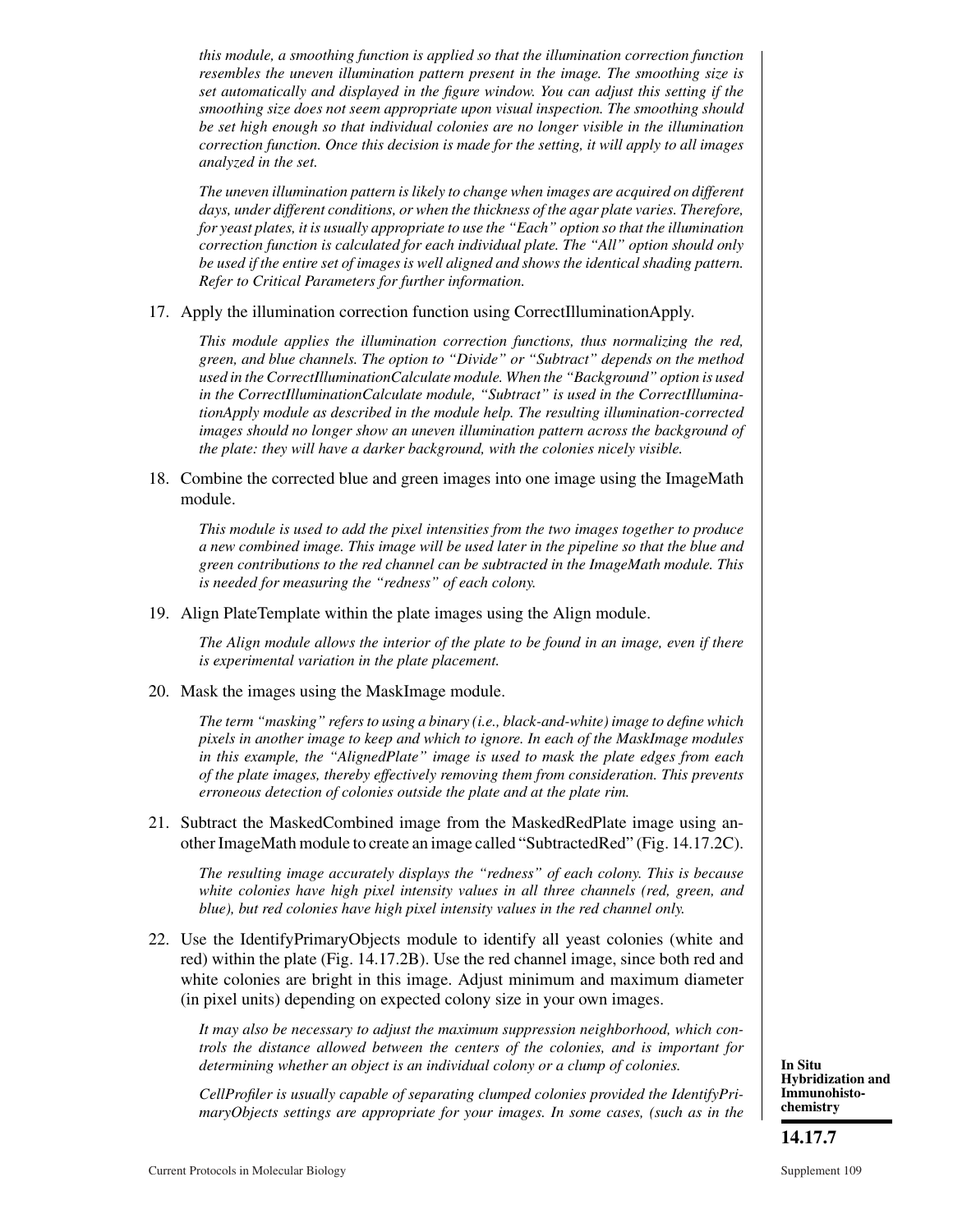

**Figure 14.17.2** (**A**) The original plate image. (**B**) The colonies identified. (**C**) The SubtractedRed image (or "the red channel"). (**D**) All identified colonies outlined. (**E**) The colonies classified by area. (**F**) The colonies classified by "redness".

*example images), you will notice that colonies are inappropriately clumped together this is unfortunately unavoidable due to the poor resolution and the lossy JPG format of these example images.*

*In this pipeline, IdentifyPrimaryObjects separates the clumped colonies in a two-step process. First, the number of colonies in a clump is identified, and second, CellProfiler decides where to draw the boundaries between the clumped objects. For the first step (identifying the number of colonies in a clump), two commonly used options are "Intensity" and "Shape". "Intensity" tends to work well if the objects are brighter in the center and dimmer at the edges, whereas "Shape" works well when the objects have definite indentations where clumped objects touch each other (especially if the objects are round). Since the yeast colonies are fairly circular, they are therefore best analyzed with the "Shape" option. Once the number of colonies in a clump is identified, CellProfiler*

**CellProfiler to Identify Biological Objects in Images**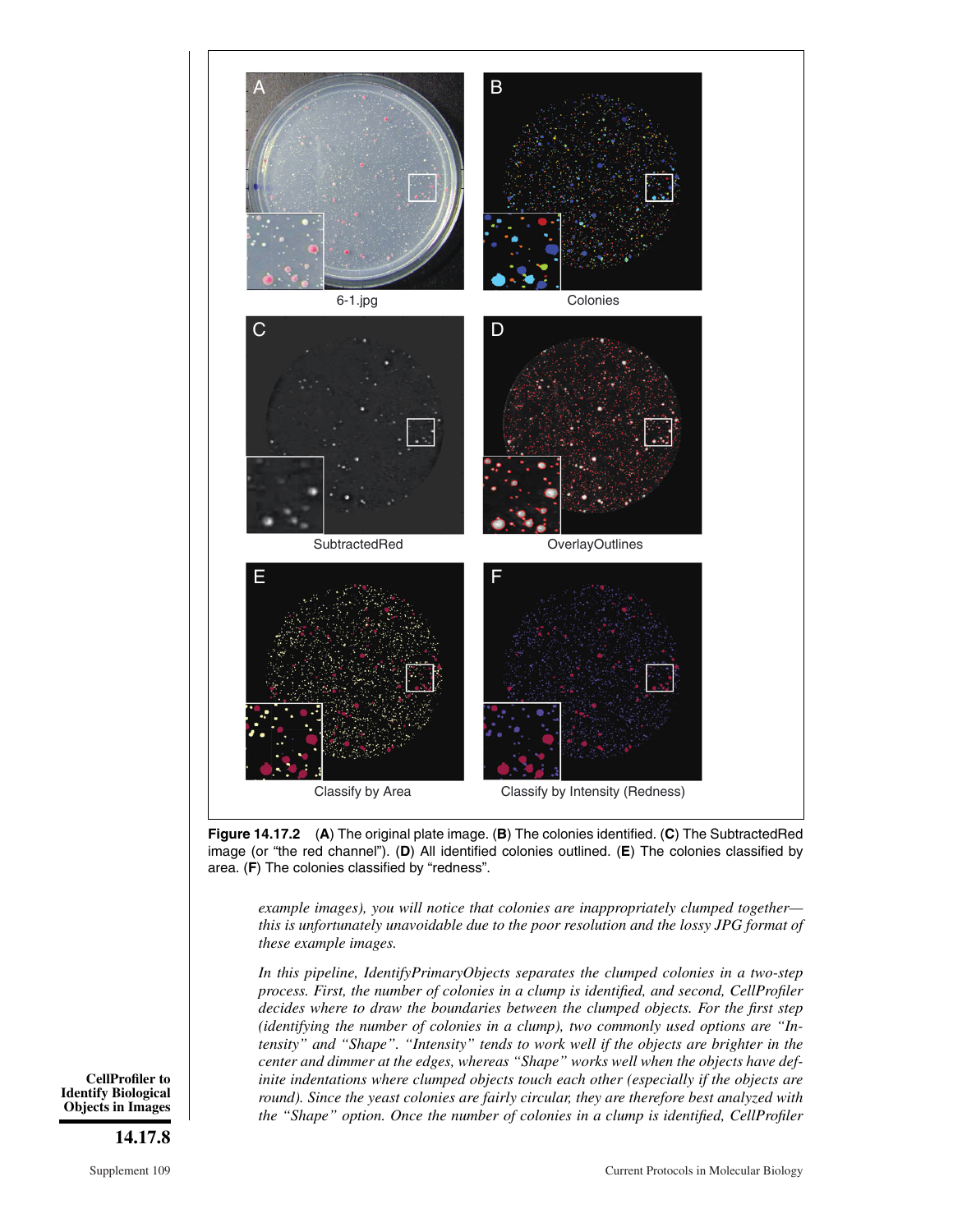*carries out the second step of deciding where to draw the boundaries between clumped objects. Here, the options include "Distance" and "Intensity", where the "Distance" option draws boundary lines midway between the object centers, and the "Intensity" option draws boundary lines at the dimmest line between objects. Yeast colonies usually do not have dim lines separating them, so the "Distance" option is preferred.*

*As shown in Figure 14.17.2B, the identified colonies appear as arbitrary colors. These colors help you to determine if each colony is identified and separated from its neighbors properly. When two colonies are touching, but identified separately using the declumping settings, each object will appear as a distinct color. The color scheme can be changed using File* > *Preferences. If you wish to include objects identified at the edge of the plate in the analysis, change "Discard objects touching the border of the image?" to "No".*

23. Use MeasureObjectIntensity to measure the intensity of each colony in the "SubtractedRed" image.

*Adjustments should not be necessary, unless you have added more Identify modules to detect other objects in the images, or if you want to measure the intensity of a different color for the colonies. The measurements displayed in the figure window are the average measurements of the colonies, but the individual colony measurements are available for export by using the ExportToSpreadsheet module (step 28).*

24. Use MeasureObjectSizeShape to measure morphological features.

*Several features can be measured for each colony. The average measurements for all colonies in the image are displayed in the figure window. The individual colony measurements are available for export by using the ExportToSpreadsheet module (step 28).*

25. Use the ClassifyObjects modules to classify each colony for the desired parameters.

*Objects can be classified by any feature that has been measured upstream in the pipeline, in any number of bins.*

*There are two groups of settings in this module for classifying each colony in the example pipeline. The first group of settings classifies the colonies based on area (Fig. 14.17.2E) in a histogram with three bins. You might wish to adjust the thresholds for distinguishing tiny, small, and large colonies. In Figure 14.17.2E, colonies are classified and labeled with different colors: tiny (blue), small (aqua) and large (yellow). The second group of settings classifies the intensity of the colonies (Fig. 14.17.2F) into two bins, for distinguishing white and red colonies, which are shown as blue and red, respectively.*

- 26. Use OverlayOutlines to overlay the colony outlines on the "MaskedRedPlate" image (Fig. 14.17.2D).
- 27. Use the SaveImages module to save the image with the overlaid outlines to the output folder.

*Because there are many intermediate image processing steps, CellProfiler never saves processed images unless specifically requested via a SaveImages module. In SaveImages modules, you can adjust CellProfiler to save any of the images produced in the pipeline, such as the results of the ClassifyObjects module.*

28. Using the ExportToSpreadsheet module, export the data to a comma-delimited text file that can be opened in Microsoft Excel.

*You can export measurements for each individual colony, and/or export the means, medians, or standard deviations of the colony measurements within each image by selecting the setting for each aggregate statistic.*

29. Add additional modules to adjust your pipeline as needed.

*There are dozens of optional modules that can be added to customize your pipeline. These include additional image processing steps, saving processed images to the hard drive, making additional types of measurements, defining sub-regions of each colony for analysis, measuring neighbor relationships between colonies, etc. For a detailed*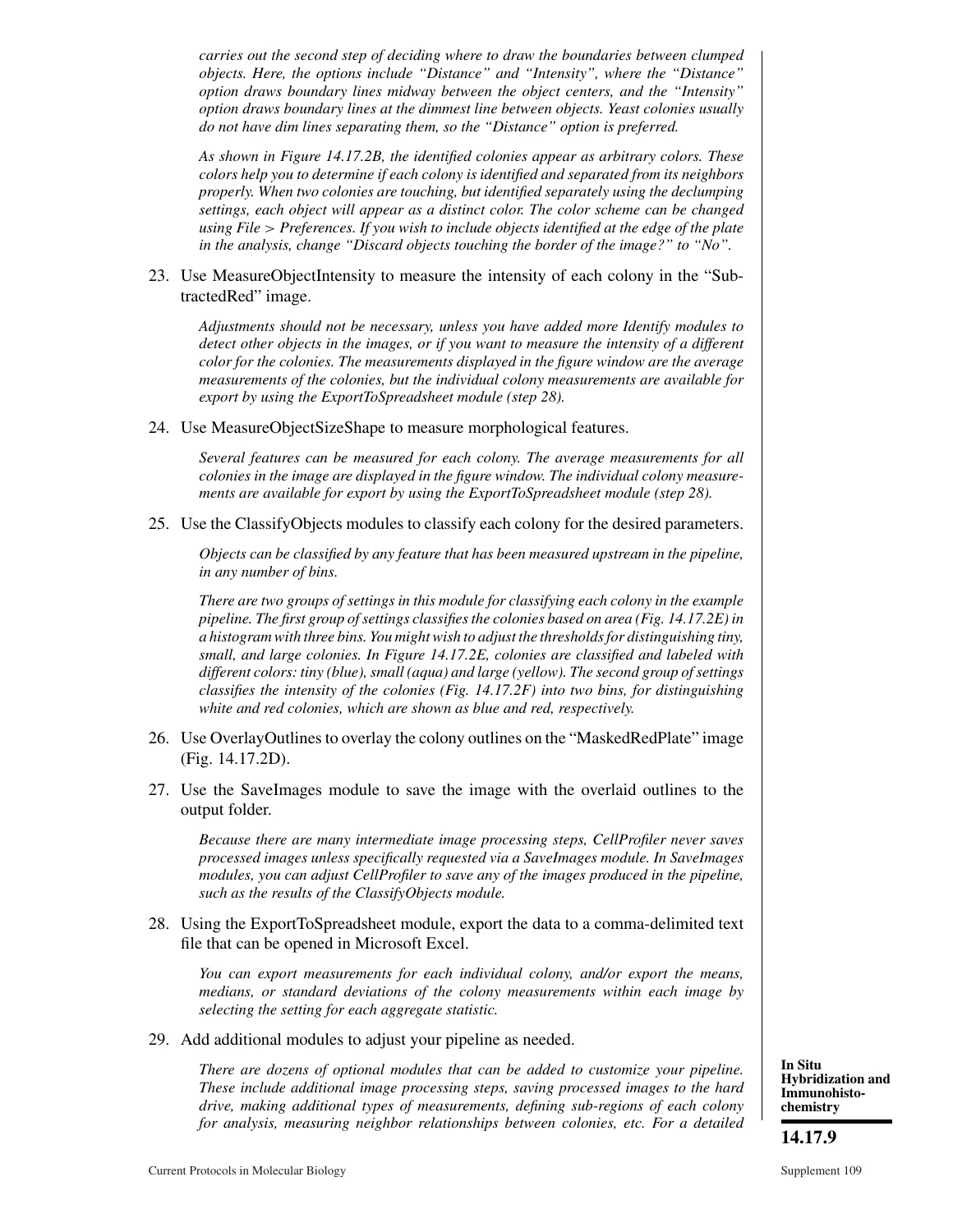*description and instructions, see the CellProfiler manual. Modules are added, removed, and rearranged in the pipeline using the [*+*], [-], [ˆ] and [v] buttons below the pipeline.*

30. To use CellProfiler's built-in data tools to explore your data after the analysis run, if desired (see step 31), and produce an output file in a compatible format, press the "View output settings" button and select either "HDF5" or "MATLAB" from the Output file format setting.

*The output file is a file where all information about the analysis as well as any measurements will be stored to the hard drive. It can either be stored as (a) a .mat file or (b) a .h5 file in the HDF5 format. Both file formats are readable by CellProfiler or MATLAB.*

*Note that these output files are distinct from the files produced by the export modules such as ExportToSpreadsheet or ExportToDatabase; selecting "Do not write MATLAB or HDF5 files" will not affect the output from the export modules.*

# *Run adjusted pipeline on your images*

Once you have tested the pipeline with your test images, you are ready to run the pipeline to process all of your images.

- 31. If the number of images is manageable for a single computer, select the Images module, clear the File list panel (by selecting *Edit* > *Clear File List* from the main menu bar), and drag-and-drop the folder(s) containing the entire set of images you want to process.
- 32. Hide the display windows during the analysis run, by selecting *Window* > *Hide All Windows on Run* from the main menu bar.

*You can monitor progress using the display windows that open for each module (see step 7). However, having CellProfiler display these windows during the analysis run will slow processing as the computer refreshes each one. This is especially the case if a large number of images are being analyzed, so it is recommended that these windows remain closed.*

- 33. Change Default Output Folder to a different location, if desired.
- 34. Change the output file name in SaveImages, if desired.

*If you are using a SaveImages module, CellProfiler will save the processed images to the Default Output Folder during each cycle. Even before processing has completed on the entire set, you can open these processed images to check whether the processing is accurate by examining whether the outlines properly identify colonies.*

35. Click the "Analyze images" button to begin the analysis run.

*If you feel the processing is not accurate, cancel the pipeline using the "Stop Analysis" button and adjust settings in the pipeline appropriately, using the guidance for each module above, before beginning processing again.*

*For sets of images too large for a single computer, see Alternate Protocol to run images on a computing cluster.*

## *Explore data*

36. Open the comma-delimited text file created by ExportToSpreadsheet in a spreadsheet program such as Microsoft Excel or more sophisticated analysis programs such as R, GraphPad Prism or MATLAB. See *<http://www.cellprofiler.org/interfaces.shtml>* for a partial listing of compatible programs.

*Note that Microsoft Excel 2013 has a spreadsheet limit of 1,048,576 rows by 16,384 columns, with a column width limit of 255 characters; other programs such as OpenOffice's Calc and GraphPad's Prism may have different limits. If exporting a large dataset, exporting the data to a database may be a better option; see Alternate Protocol, step 3.*

**CellProfiler to Identify Biological Objects in Images**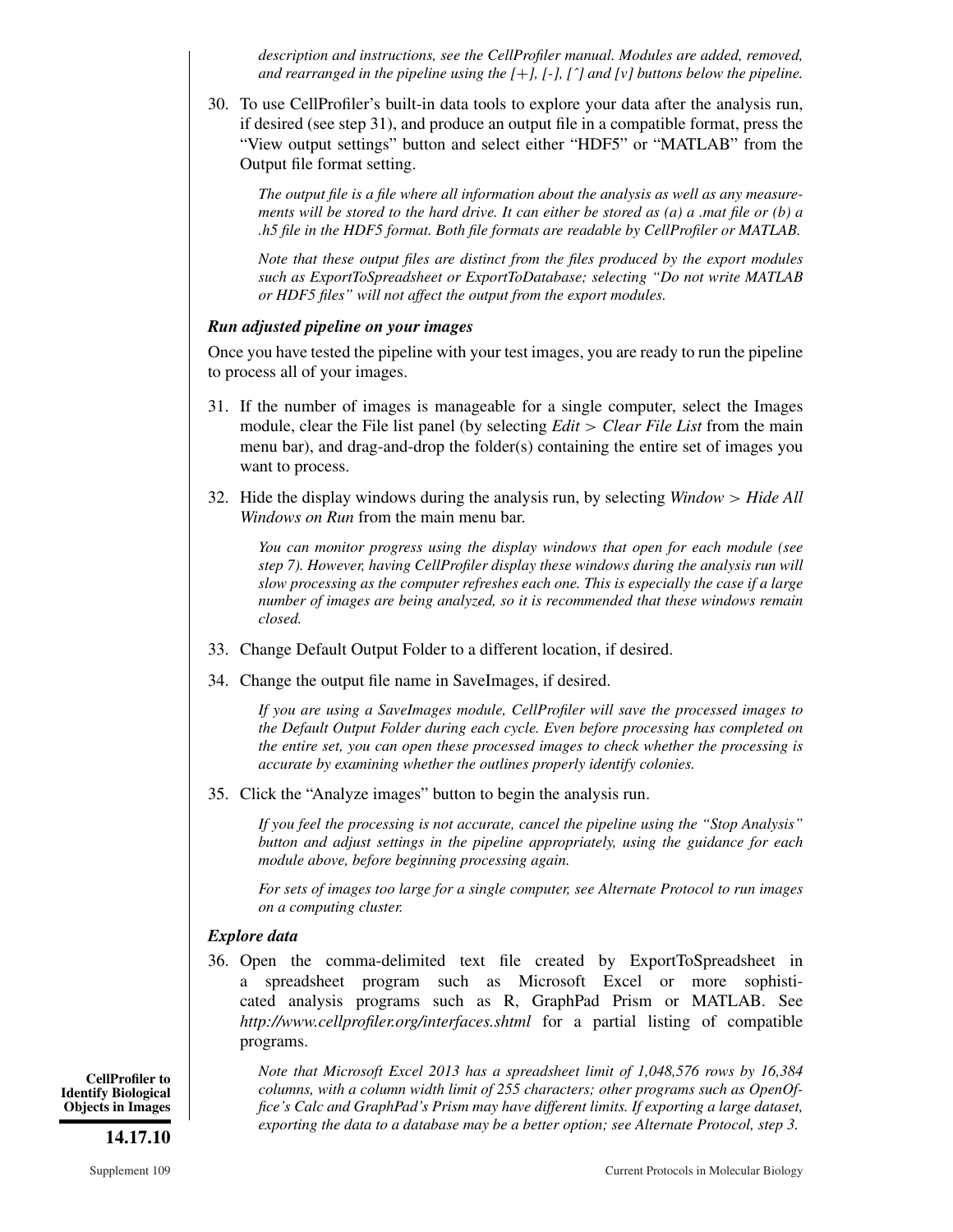- 37. CellProfiler has several data tools for analysis, including tools for plotting histograms and scatter plots. To use the tools after analysis completes, select "Data Tools" from the main menu bar, then select one of the following:
	- DisplayHistogram: To display your analyzed data in a histogram, the tool will prompt you to choose the output file (.mat or .h5) from your analysis. Follow the prompts to select the data to be displayed.
	- DisplayScatterPlot: To visualize your data as a one- or two-dimensional scatter plot, the DisplayScatterPlot tool will prompt you to choose the output file (.mat or .h5) from your analysis and the features you would like to visualize.
- 38. To interactively explore CellProfiler-generated data, as well as automate scoring of complex phenotypes (Jones et al., 2008), download CellProfiler Analyst (freely available for download from *<http://cellprofiler.org/downloadCPA.shtml>*).

*Using CellProfiler Analyst requires both a configuration ("properties") file and an associated database of collected measurements. The ExportToDatabase module contains settings to produce both of these items. An example data set and properties file is available from [http://cellprofiler.org/examples.shtml#cpa](http://cellprofiler.org/examples.shtml#cpa_examples) examples.*

*CellProfiler Analyst includes a machine-learning tool for classifying individual biological objects. If the yeast colony phenotype is visually subtle, e.g., not easily describable by a single value such as color, insert several measurement modules to produce per-colony data, use ExportToDatabase to save this data, then use the classifier to train the computer to recognize the phenotype of interest, and then score all the colonies in all your images.*

# **ANALYZING IMAGES ON A COMPUTING CLUSTER**

Depending on the number of images and size of the pipeline, it may be necessary to use a computing cluster. While a few hundred image sets can usually be run on a standalone desktop within a few hours, users should consider running larger image sets on a computing cluster in batch mode to speed the processing. CellProfiler can create batch files to run any pipeline on a Linux cluster.

1. Download the appropriate version of CellProfiler for Linux and install it on a computing cluster. See the installation instructions as well as *Help* > *Other Features* > *Batch Processing* and the online forum (*<http://www.cellprofiler.org/forum>*).

*You will need to decide between the developer's version and the compiled version for Linux installation. There are a wide variety of computing clusters in existence; one compiled version of CellProfiler for 64-bit cluster computers running CentOS 6 and similar distributions is available for download at [http://cellprofiler.org/download.shtml.](http://cellprofiler.org/download.shtml) If this version is not compatible with a particular cluster, the developer's version (source code) can be downloaded from the GIT repository at [https://github.com/CellProfiler/CellProfiler](http://https://github.com/CellProfiler/CellProfiler) (you should clone the branch corresponding to the current release version) and re-compiled on a representative cluster computer.*

- 2. Create the batch files for running your analyses on a computing cluster.
	- a. Add the CreateBatchFiles module (in the "File Processing" category) to the end of the pipeline (using the  $+$  button below the pipeline panel) and configure it appropriately, according to Help for the module.
	- b. Add the ExportToDatabase module if your dataset will be large and require analysis in a database environment. It should be added after all other modules in your pipeline, but before the CreateBatchFiles module.
	- c. Click on the "Analyze Images" button. CellProfiler will not analyze all images but instead will produce a file "Batch\_data.h5" containing the necessary information for batch processing.

# *ALTERNATE PROTOCOL*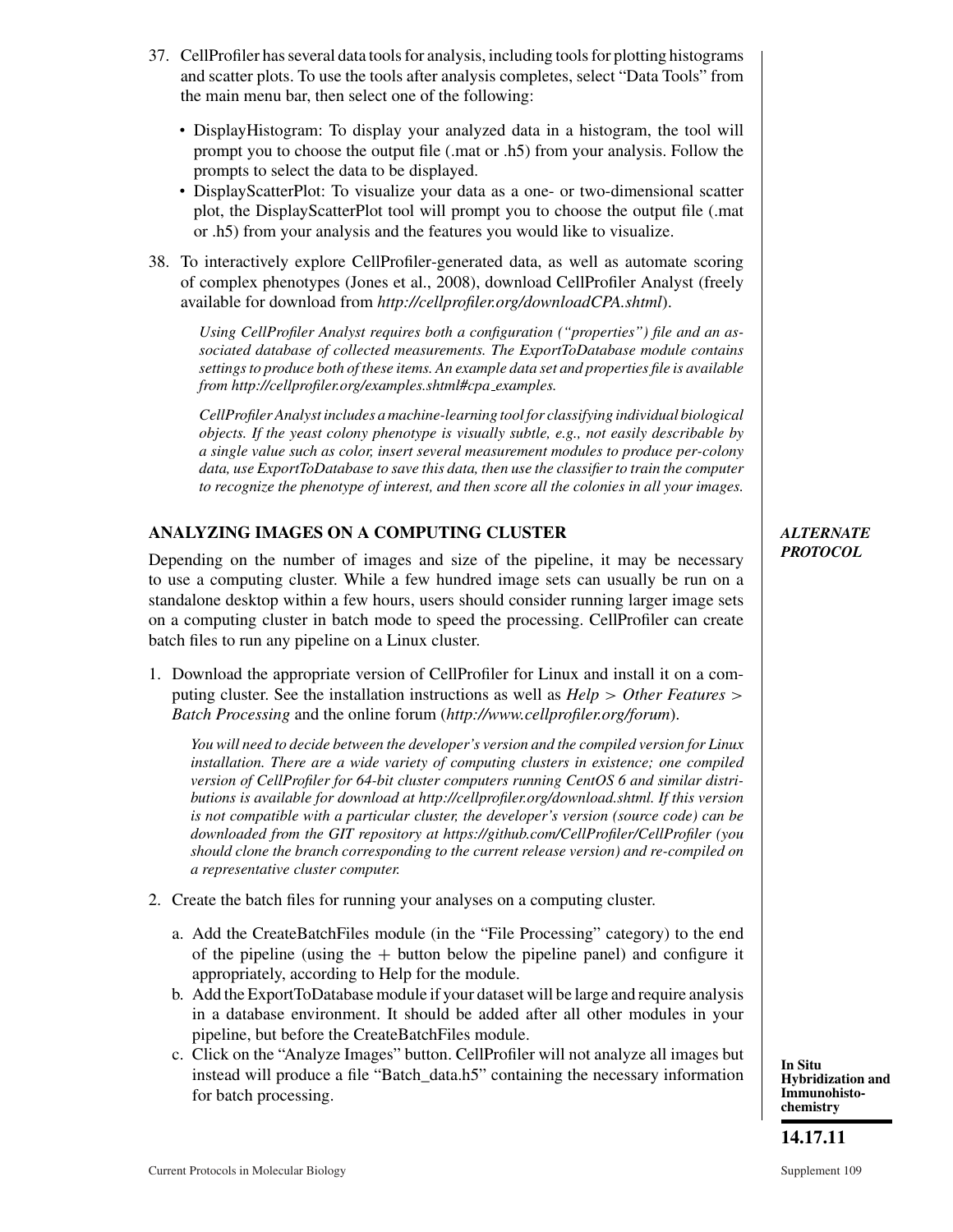- d. Submit the batches to your cluster for processing using this file. See *Help* > *Other Features* > *Batch Processing* for details.
- 3. Manage data processed on a computing cluster.

*When processing your images in batches on a cluster, the resulting measurements will be written to separate data files for each batch. There are two options to access your results. (A) If the resulting data files are not overwhelmingly large, you can merge the output files into a single output file using Data Tool "MergeOutputFiles." Then, CellProfiler's built-in Data Tools can be used to visualize the data from this output file (see Basic Protocol, step 30), or Data Tool "ExportToSpreadsheet" can be used to export the data into a comma-delimited text file. (B) Most often for large image sets, you will prefer to export the resulting data to a MySQL database for further analysis and exploration. In this case, be sure to use the ExportToDatabase module in the pipeline, as described in step 2b.*

## **COMMENTARY**

# **Background Information**

As research laboratories continue to adopt high-throughput sample preparation and data acquisition, visual inspection of images becomes less desirable. Traditionally, biologists visually inspected images and drew meaningful conclusions, but these conclusions were usually qualitative and, because measuring more than a few metrics was rarely possible, valuable information was often overlooked. Using automated image analysis programs like CellProfiler, visual assays can be scaled up from a few samples to hundreds of thousands of samples. By analyzing the size, shape, texture, and color intensity of every object in each image quantitatively, new types of experiments can be quickly and accurately accomplished. Unlike more user-interactive programs like Adobe Photoshop or ImageJ/Fiji, CellProfiler contains modules designed to be mixed and matched for automated high-throughput image analysis.

#### **Critical Parameters**

It is absolutely critical that images be acquired using a uniform protocol that is followed as strictly as any traditional biochemical procedure.

The lighting and image acquisition apparatus (camera or scanner) should be kept as constant as possible throughout the entire sample set, including parameters like exposure time, shutter speed, focus, lighting conditions, and sensitivity.

Air bubbles and noticeable imperfections on the agar plate should be minimized. Large imperfections might be subtracted effectively with the illumination correction steps built into the pipeline, but—depending on the severity of the imperfections—CellProfiler may incorrectly identify imperfections as colonies.

When capturing images to be analyzed by CellProfiler, it is best to use lossless image file formats when possible, such as BMP, GIF, PNG, or TIF. Although JPG images are commonly used for photography, the file compression for JPG files results in artifacts that can hinder accurate image processing and measurement. Thus, even though the example images are JPG files, this format should be avoided when acquiring experimental images. If the JPG format must be used, be sure to set the quality to maximum. For further information, see Internet Resources. More tips on image acquisition have been published (Pearson, 2007).

When you are designing your plate template, it is best to make as much of the interior of the plate white as possible. The plastic plate edges, and the remaining parts of the image, should be black.

## **Troubleshooting**

If a module fails, an error message will appear. In addition to the user manual, CellProfiler has a forum (*<http://www.cellprofiler.org/forum>*) for posting questions and reporting problems, which is frequently monitored by the developers.

If your computer does not have adequate memory, you will receive an "Out of Memory" error. This can often be ameliorated by reducing the number of display windows shown during processing by selecting *Window*>*Hide All Windows on Run* from the main menu bar (see Basic Protocol, step 32).

## **Anticipated Results**

Once the pipeline from the standard protocol is completed, the measurements will be saved in output files (comma-delimited spreadsheet files, if selected in Basic Protocol, step 28, or .mat or .h5, if selected in Basic Protocol, step 30). In addition, a processed image will be saved to the hard drive for each

**CellProfiler to Identify Biological Objects in Images**